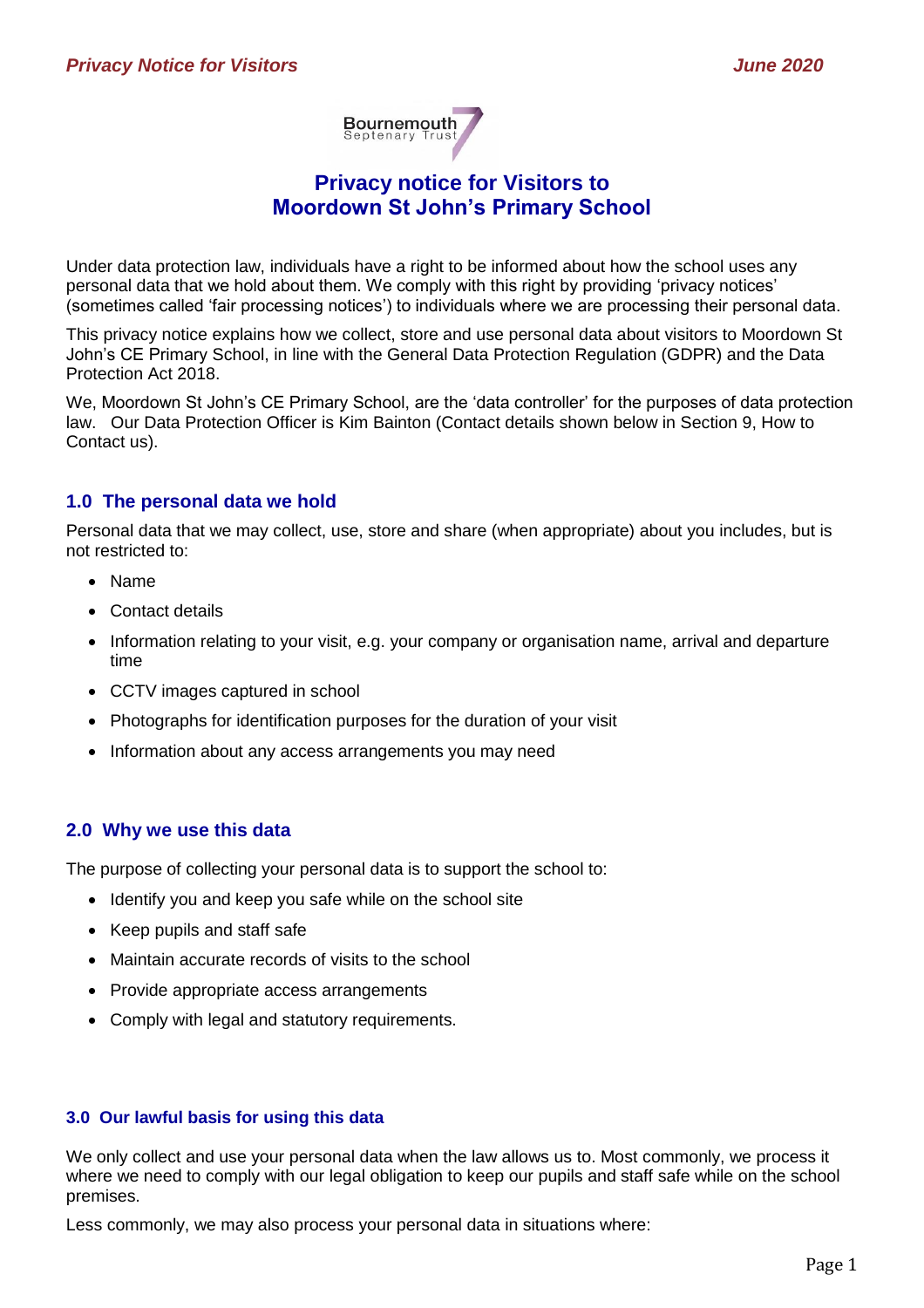## *Privacy Notice for Visitors June 2020*

- We need it to perform an official task in the public interest
- We have obtained consent to use it in a certain way
- We need to protect someone's vital interests (save your life, or someone else's)

Where we have obtained consent, this consent can be withdrawn at any time. We will make this clear when we ask for consent, and explain how to withdraw it.

Some of the reasons listed above for collecting and using personal information about you overlap, and there may be several grounds which justify our use of your data.

## **4.0 Collecting this information**

Some of the information we collect from you is mandatory, and in some cases you can choose whether or not to provide the information to us.

Whenever we seek to collect information from you, we make it clear whether you must provide this information (and if so, what the possible consequences are of not complying), or whether you have a choice.

We will only collect the data that we need in order to fulfil our purposes, which are set out above.

### **5.0 How we store this data**

We will keep your personal data while you are visiting our school.

We may also keep it beyond this, if necessary, to comply with our legal obligations.

All personal data is stored in accordance with our Records Retention Schedule/Records Management policy. A copy of this is available from the School Office or may be downloaded from the Data Protection/GDPR section of our website

We have put in place appropriate security measures to prevent your personal information from being accidentally lost, used or accessed in an unauthorised way, altered or disclosed.

We will dispose of your personal data securely when we no longer need it, in accordance with the above-mentioned records retention/management policy

## **6.0 Data sharing**

We do not share information about you with any third party without consent unless the law and our policies allow us to do so.

Where it is legally required, or necessary (and it complies with data protection law), we may share personal information about you with:

- *The Academy Trust – for monitoring and school improvement purposes*
- *Our local authority – to meet our legal obligations to share certain information with it, such as where the visitor information is relevant to a safeguarding concern*
- *Suppliers and service providers – to enable them to provide the service we have contracted them for*
- *Security organisations – such as to ensure the security of premises/staff/pupils/other visitors*
- *Professional advisers, bodies and consultants – such as for support/advice*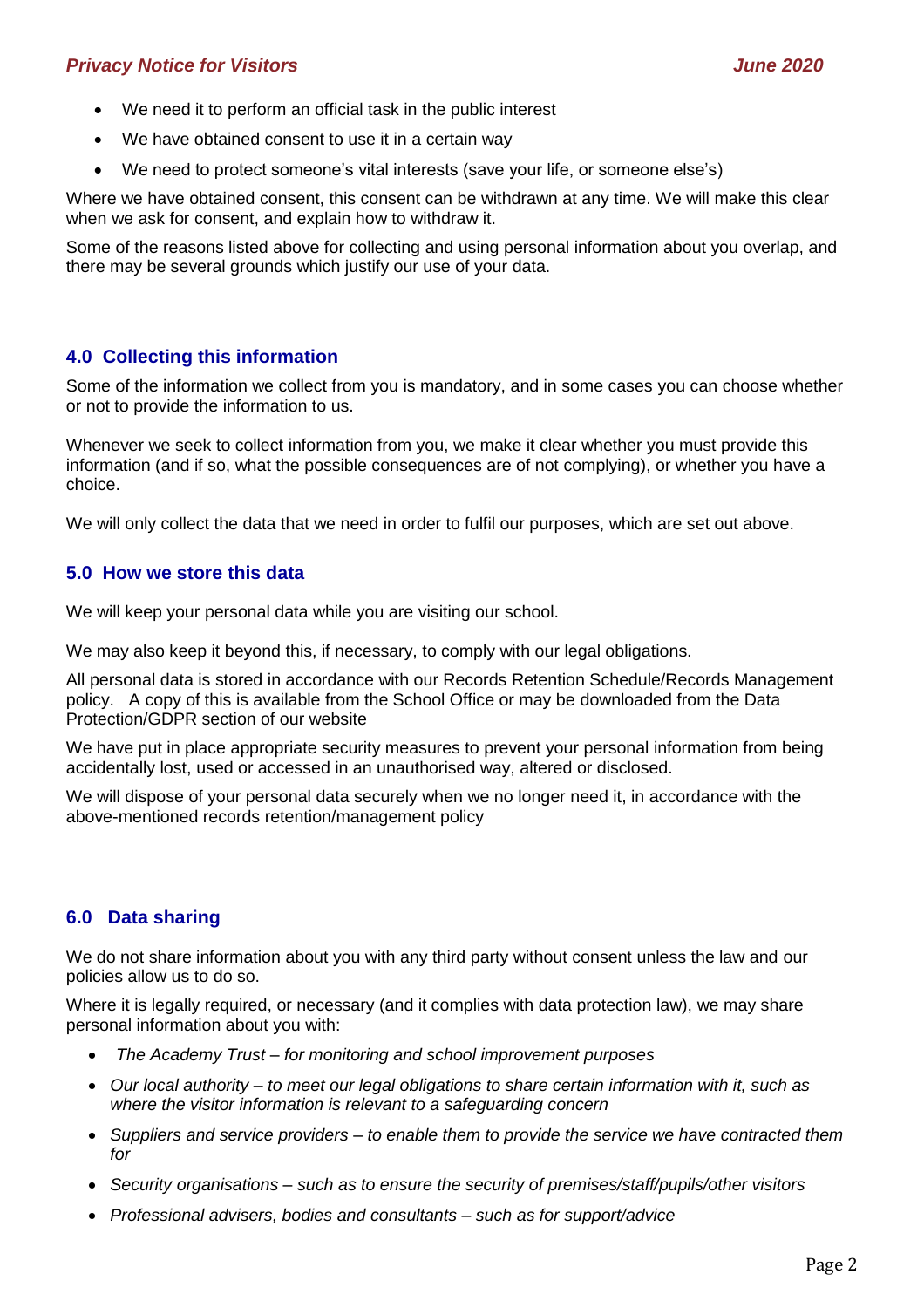### *Privacy Notice for Visitors June 2020*

- *Charities and voluntary organisations – such as for support/advice*
- *Police forces, courts, tribunals – such as for the prevention/detection of crime or fraud; or if there is an issue with a visitor that puts the safety of our pupils, staff or other visitors at risk*
- *The organisation/company you are representing such as to confirm the reason for your visit and that any required checks have been undertaken.*
- *NHS Track and Trace Covid 19 – to report on those in close contact with anyone who has tested positive for Covid-19 within the setting.*

#### **Data sharing with NHS Track and Trace – Covid-19**

The law on protecting personally identifiable information, known as the General Data Protection Regulation (GDPR), allows Public Health England to use the personal information collected by NHS Test and Trace Service.

Therefore if required to do so by the NHS Track and Trace Services, Moordown St John's Primary School will provide the contact details of all children and adults that have been in close contact with anyone that has tested positive for Covid-19 within the setting.

This is in accordance with Article 6(1)(e)of the GDPR *'processing is necessary for the performance of a task carried out in the public interest'.*

For more information please see the following government guidance. <https://www.gov.uk/guidance/nhs-test-and-trace-how-it-works#how-nhs-test-and-trace-service-works>

<https://contact-tracing.phe.gov.uk/help/privacy-notice>

### **6.1 How the Government uses Government uses Governor/Director Data**

The governor/directors data that we lawfully share with the DfE via GIAS:

- will increase the transparency of governance arrangements
- will enable Academies and the department to identify more quickly and accurately individuals who are involved in governance and who govern in more than one context
- allows the department to be able to uniquely identify an individual and in a small number of cases conduct checks to confirm their suitability for this important and influential role

As part of the statutory school inspection process, we are required to share information with our regulators, OfSTED and SIAMS (Statutory Inspection of Anglican and Methodist Schools). Information may also be shared with our auditors. Where possible such data is anonymised before sharing.

Occasionally we may share information with the Health and Safety Executive as part of our legal obligation to report certain accidents/incidents/near misses under RIDDOR (Reporting of Injuries, Diseases and Dangerous Occurrences Regulations.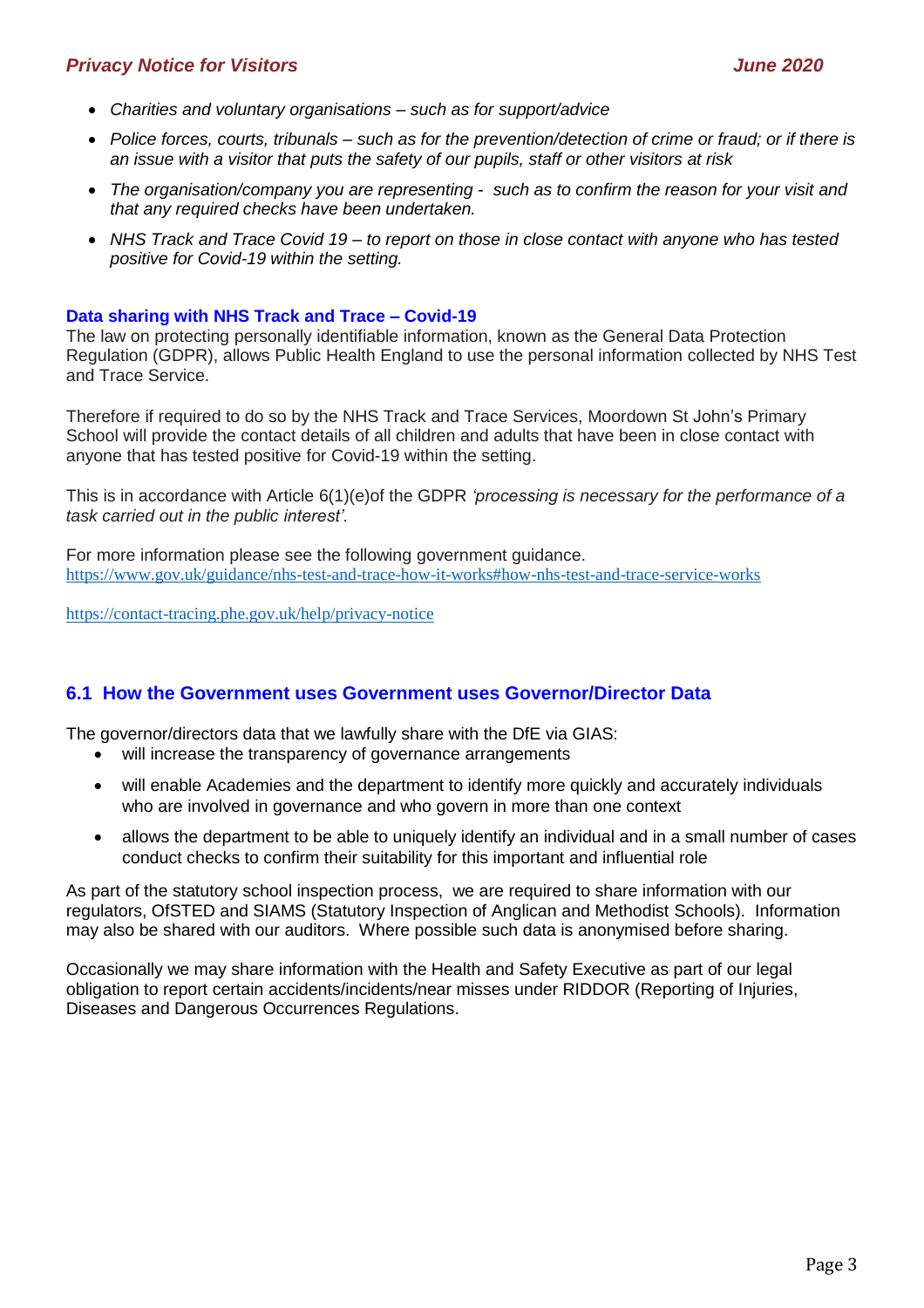### **6.1 Transferring data internationally**

Where we transfer personal data to a country or territory outside the European Economic Area, we will do so in accordance with data protection law.

## **7.0 Your rights: requesting access to personal data (Subject Access Request)**

Individuals have a right to make a 'subject access request' to gain access to personal information that the school holds about them.

If you make a subject access request, and if we do hold information about you, we will:

- Give you a description of it
- Tell you why we are holding and processing it, and how long we will keep it for
- Explain where we got it from, if not from you
- Tell you who it has been, or will be, shared with
- Let you know whether any automated decision-making is being applied to the data, and any consequences of this
- Give you a copy of the information in an intelligible form

You may also have the right for your personal information to be transmitted electronically to another organisation in certain circumstances.

If you would like to make a request, please contact our Data Protection Officer.

### **7.1 Your other rights regarding your data**

Under data protection law, individuals have certain rights regarding how their personal data is used and kept safe. You have the right to:

- Object to the use of your personal data if it would cause, or is causing, damage or distress
- Prevent your data being used to send direct marketing
- Object to the use of your personal data for decisions being taken by automated means (by a computer or machine, rather than by a person)
- In certain circumstances, have inaccurate personal data corrected, deleted or destroyed, or restrict processing
- Claim compensation for damages caused by a breach of the data protection regulations

To exercise any of these rights, please contact our data protection officer.

### **8.0 Complaints**

We take any complaints about our collection and use of personal information very seriously.

If you think that our collection or use of personal information is unfair, misleading or inappropriate, or have any other concern about our data processing, please raise this with our Data Protection Lead in the first instance; contact details are shown in Point 9 below.

#### **To make a complaint, please contact our Data Protection Officer, contact details are shown in Point 9 below**.

Alternatively, you can make a complaint direct to the Information Commissioner, see Point 10.